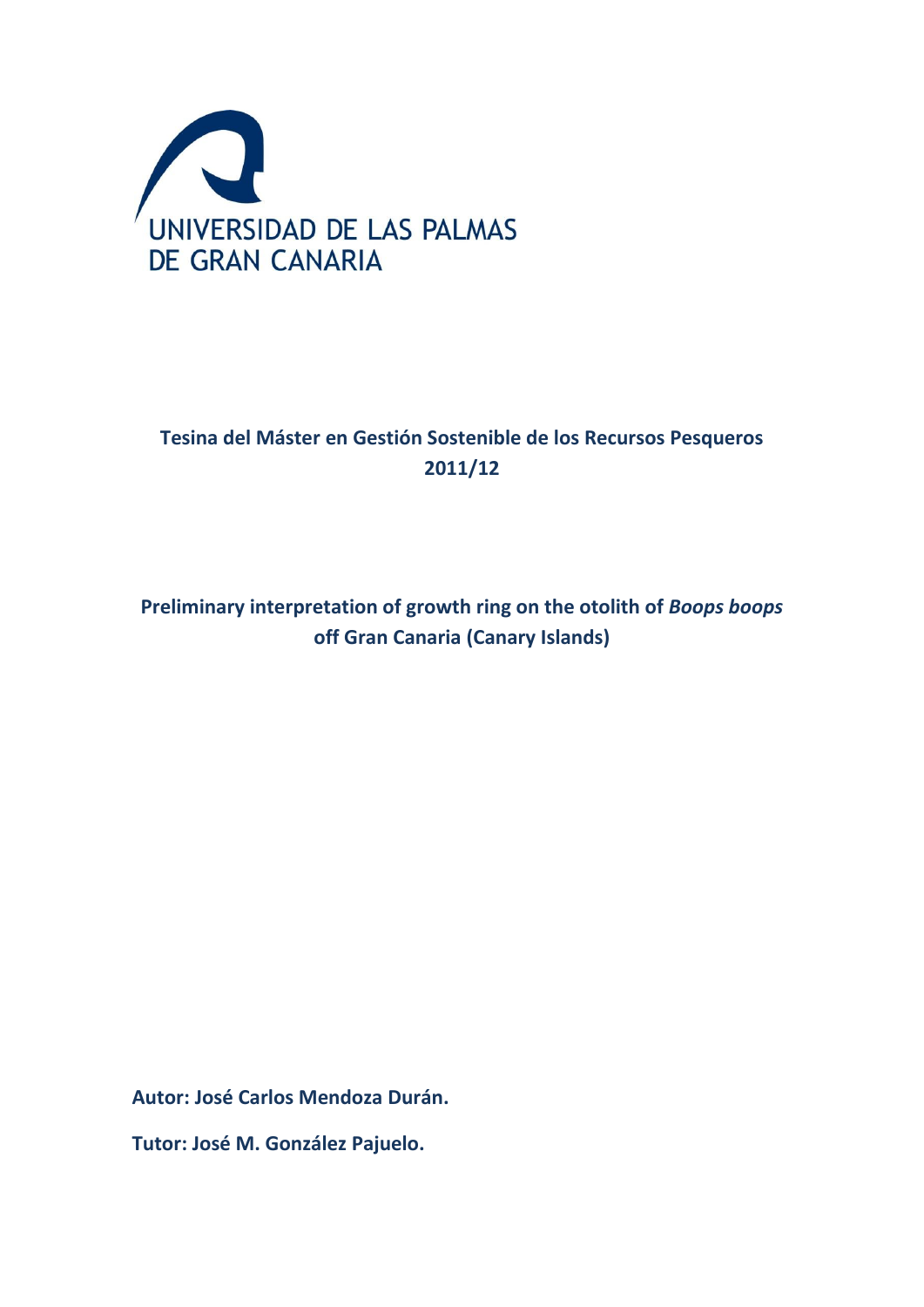### **Preliminary interpretation of growth ring on the otolith of** *Boops boops*  **off Gran Canaria (Canary Islands)**

#### **J.C. Mendoza**

Universidad de Las Palmas de Gran Canaria, Departamento de Biología, Campus de Tafira, Las Palmas de Gran Canaria, 35017 Las Palmas, Spain. e-mail: jcmendoza85@gmail.com

#### **Abstract**

A preliminary interpretation of the growth ring on the otolith of bogue *Boops boops* off the Canary Islands (Central-east Atlantic) was analyzed. Samples of fish ranging from 7.5 to 34 cm were obtained mainly by purse seine. Otoliths showed generally clear growth rings after they were toasted to highlight opaque rings from translucent. Otolith growth rings estimation in older specimens was difficult as a result of the phenomenon of stacking of growth zones towards the otolith margin. Regression coefficients of data recordered suggest that method used to read growth rings was satisfactory as preliminary study to the growth of *Boops boops* off the Canary Islands.

**Keywords:** *Boops boops,* Canary Islands, otolith, growth ring.

#### **Resumen**

La descripción y el estudio preliminar de la boga *Boops boops* se estudiaron en las Islas Canarias (Atlántico este y central). Los ejemplares examinados presentaron tallas entre 7,5 y 34 cm capturados mediante redes de cerco. Los otolitos mostraron de forma general unos anillos de crecimiento claros, después de haberlos tostado para resaltar los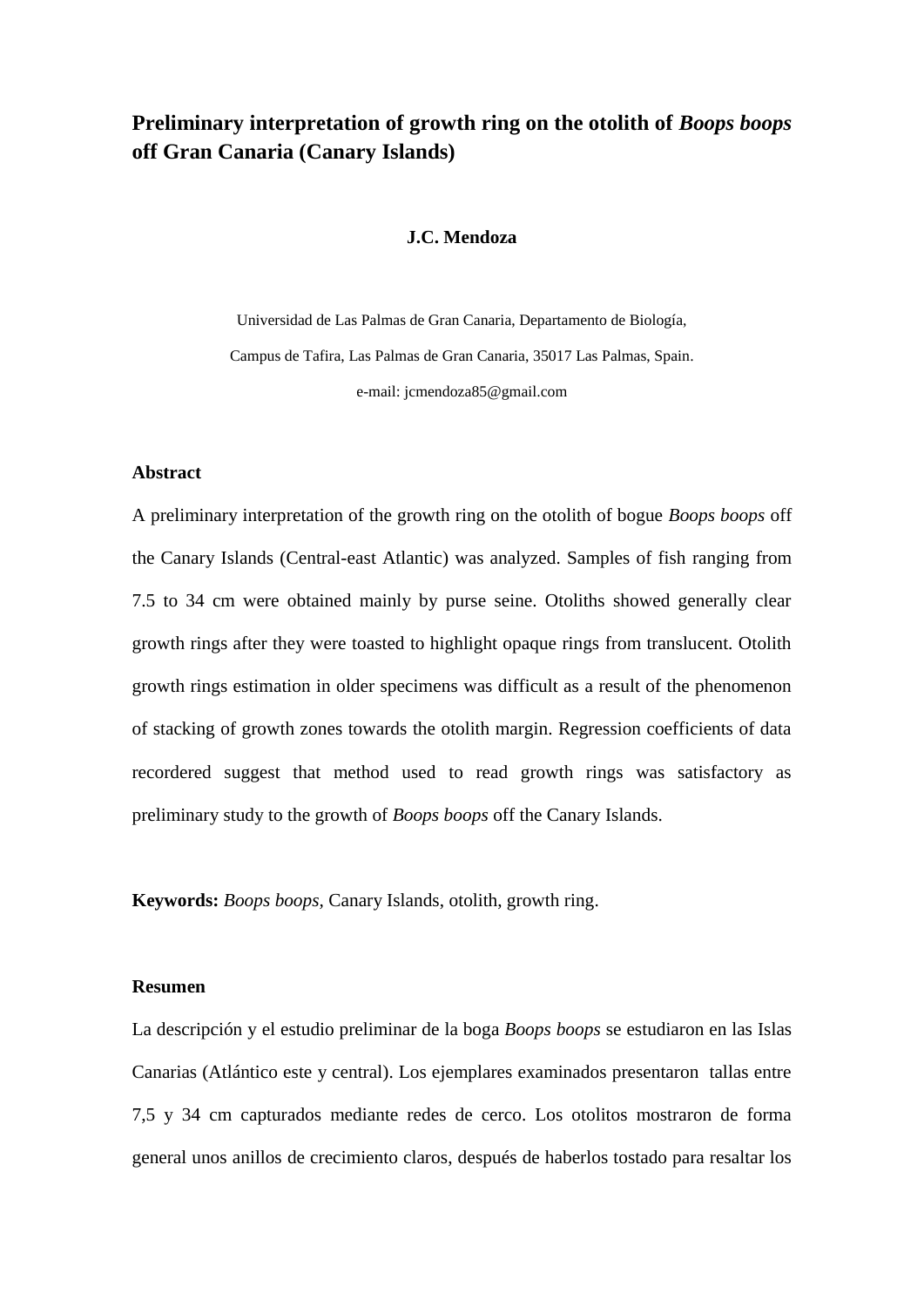anillos opacos de los translúcidos. La estimación de los anillos de crecimiento en los individuos más grandes fue difícil, debido al fenómeno de apilamiento de las zonas de crecimiento hacia el margen de los otolitos. Los coeficientes de regresión de los datos registrados sugieren que el método utilizado para la lectura de los anillos de crecimiento fue satisfactorio como estudio preliminar para identificar e interpretar los anillos de crecimiento de *Boops boops* en las Islas Canarias.

**Palabras clave:** *Boops boops*, Islas Canarias, anillos de crecimiento, otolitos.

#### **Introduction**

The bogue (*Boops boops* Linné 1758) is a very common seabream (Sparidae) in Canary Islands coastal waters. This species lives mainly in the Eastern Atlantic, in an area reaching from Norway, where it is occasional, to Angola, and throughout the Mediterranean Sea including the Black Sea. It also occurs in the Western Atlantic in the Gulf of Mexico and the Caribbean Sea (Bauchot and Hureau, 1986). It is a gregarious semipelagic species found as deep as 300 m on a variety of bottoms, but is more common at depths <150 m, moving up to the surface during the night (Bauchot and Hureau, 1986; Sanches, 1992). In the Canary Islands the bogue has a low commercial and recreational value and is frequently discarded at sea (Borges et al., 2001), however, has an important role in ecological terms.

Although other studies on the biology of *B. boops* have been carried out, most were in the Mediterranean and were carried out in previous decades (Girardin, 1978, 1981; Anato and Ktari, 1983, 1986; Girardin and Quignard, 1986; Alegria- Hernández, 1989; Gordo, 1992). Previous age and growth studies were based on a variety of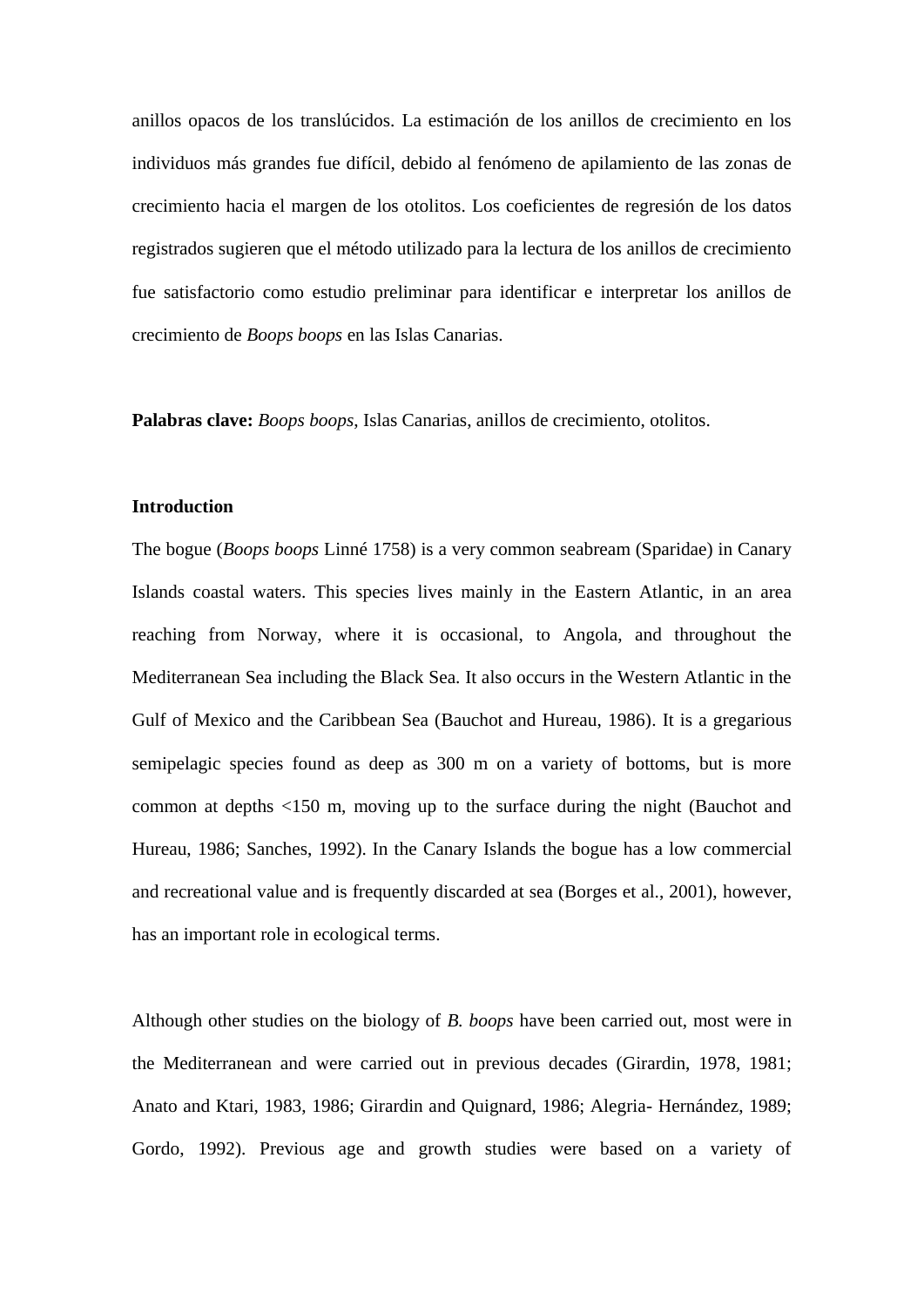methodologies (scales, otoliths and length frequency analysis) as well as sampling methods (trawl and purse seine) and size ranges, resulting in a range of estimated von Bertalanffy parameters and different age structures (Girardin, 1978, 1981; Anato and Ktari, 1986; Girardin and Quignard, 1986; Alegria-Hernández, 1989; Gordo, 1992). Thus, maximum reported ages range from 3 (Girardin, 1978) to 11 years (Girardin and Quignard, 1986; Gordo, 1992).

Accurate knowledge about age and growth are required to manage bogue fisheries (Mills and Beamish, 1980; Panfili et al., 2002). However data on age and growth in Canarian waters, as opposed to other areas, are absent. Age information is important as it forms the basis for the calculations of growth and mortality rates and productivity estimates (Campana, 2001); therefore it is essential for fisheries management (Casselman, 1987; Cailliet et al., 2001). One of the main problems facing with age and growth estimates is the selection of the most suitable structure to age the fish. Scales have been used widely for age estimation, however the use of scales has been criticized mainly because the ages of older fish are frequently underestimated (Beamish and McFarlane, 1983; Carlander, 1987). Age determination using otoliths is thought to be more accurate because otoliths are not subjected to calcium re-absorption (Carlander, 1987). The present study aims to describe *B. boops* otoliths from Gran Canaria coastal waters, and a preliminary method to interpret otolith growth rings.

#### **Material and methods**

All specimens for this study were collected from January to March 2012 during purse seine fishing journeys in Gran Canaria coastal waters. *B. boops* was captured as discard from the commercial catches of a Canarian artisanal fleet. The analyses of the samples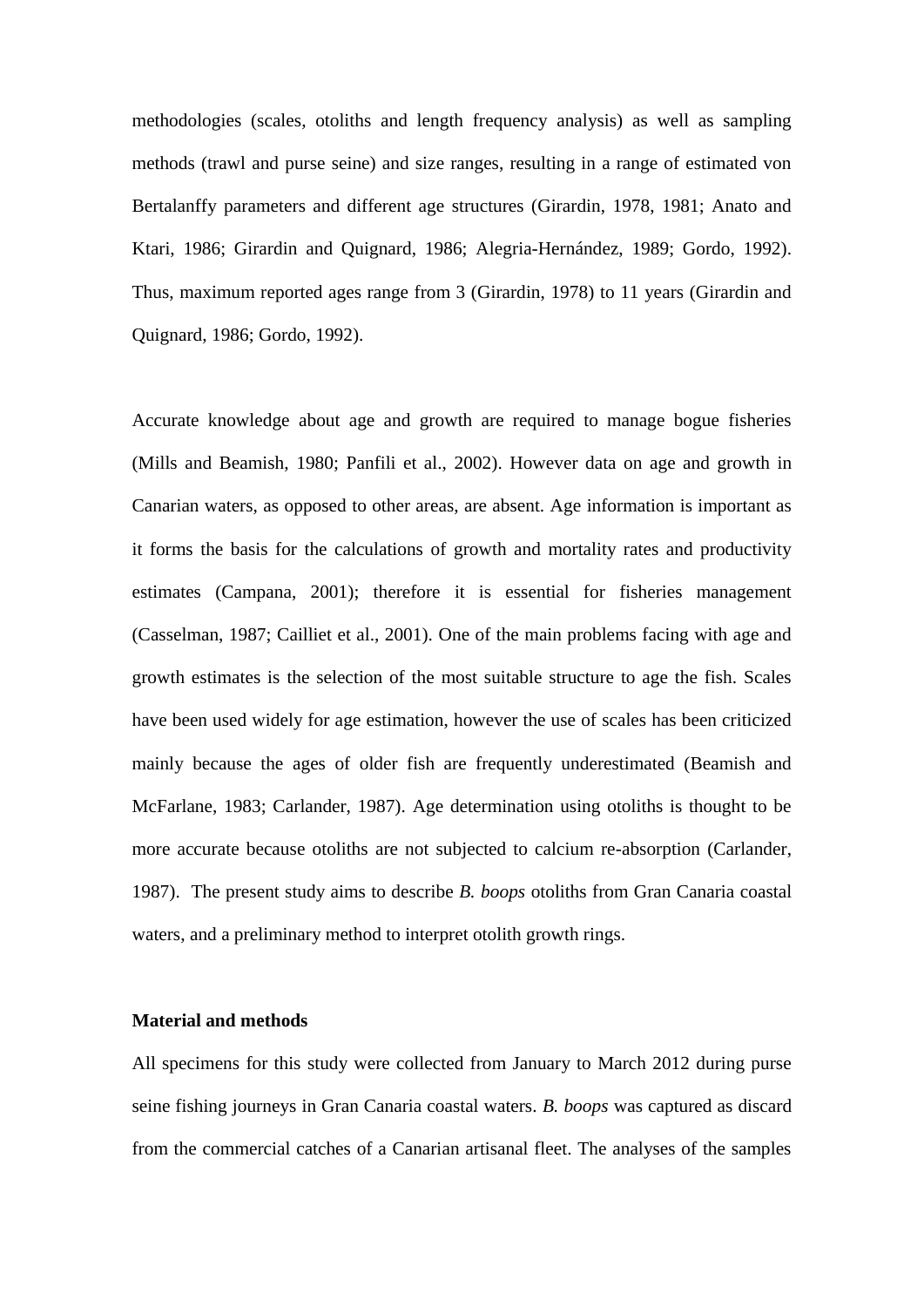were completed immediately after landing. A pairs of sagitta otoliths were removed from each fish and cleaned in distilled water to remove organic material. For each fish, the total length was measured (mm), the total body weight was recorded (0.1 g), and the sex was determined macroscopically (male or female). Thus, otoliths lengths (anteriorposterior) were measured using a digital caliper with resolution to 0.01mm, and weighted (0.001 g). For otolith description, whole otoliths were immersed in distilled water and examined with a compound microscope under reflected light and on a black background. Before examination and description, otoliths wered toasted in order to achieve a greater growth rings alternation, and thus, facilitating their reading. The area selected for counting rings was the posterior region on the distal face of the otoliths, along the antero-posterior axis following Panfili and Morales-Nin (2002) and Wright et al. (2002) with the rostrum region used as the confirmation area. Otoliths were all read independently by two experienced researchers, with rings assigned when both researchers were in agreement.

To avoid subjectivity the readings were developed without any details of the fish being known in advance. The data obtained from each of the readings were recorded in independent files, following the nomenclature of the growth rings proposed by Morales-Nin (1987) and Morales-Nin and Panfili (2002).

To carry out the readings, a binocular magnifying glass was used (10X). Counts of otolith growth ring refer to one translucent or opaque zone. The otoliths were read using light reflected by the concave part on the upper side (distal face). By using this type of illumination, the opaque rings were observed more clearly than the rest of the otolith, and the translucent rings were seen to be darker. Previous to these readings, different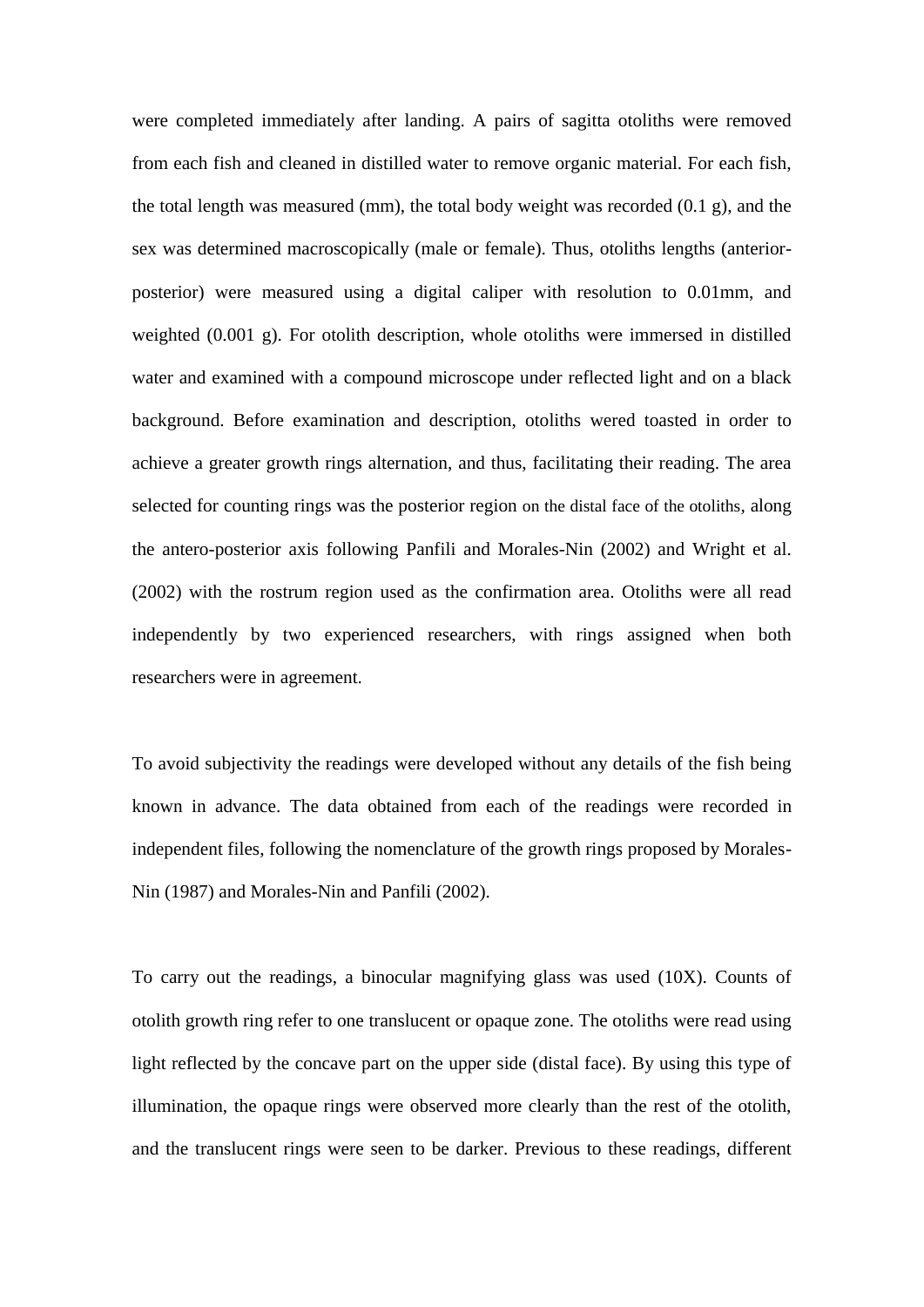liquids, which included sea water, ethanol and glycerol were used to enhance the growth rings. Burning techniques were also used to enhance the growth rings (McCurdy et al., 2002).

The efficiency of otolith reading estimations was quantified taking into consideration the per cent of readings that were discordant. Also estimates of ageing precision were determined using two methods: the index of average percentage error (Beamish and Fournier, 1981) and the coefficient of variation (Chang, 1982). Growth rings counts between readers were also compared using agebiased plot (Campana et al., 1995, Campana, 2001). Otolith parameters (number of rings) were graphically compared to fish parameters (total length). Values for otolith pairs (left and right otolith) for each specimen were used in graphical comparisons, however, if only one otolith had been measured (due to the companion otolith being broken) the measurement from a single otolith was utilized. Thus, otoliths length was compared with fish length in order to find relationships between both.

#### **Results**

There were a total of 200 individuals used for the otolith study, ranging from 7.5 to 34 cm. Among the adults, 89 (44.5%) were males, 108 (54%) were females and 3 (1.5%) were immatures. Otolith shape was elliptic with a dorsal margin irregular with a short wide protuberance in the middle. Sulcus acusticus was heterosulcoid, and ostial, was median. Ostium was funnel-like and shorter than the cauda. Cauda tubular was curved and strongly or markedly flexed posteriorly, ending close to the posterior-ventral margin. Anterior region was angled to peaked with rostrum broad, long and, slightly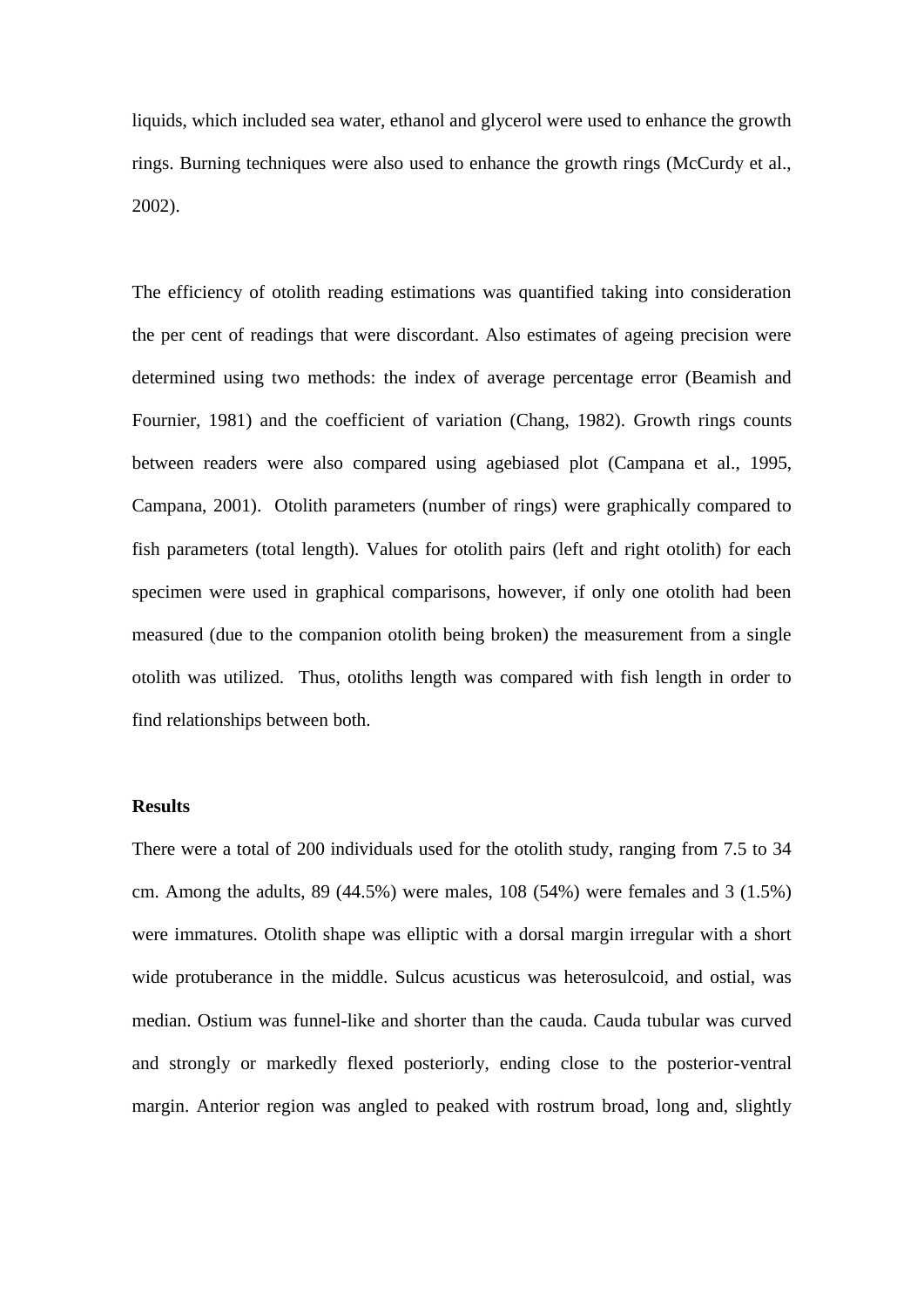pointed; antirostrum was poorly developed or was very small, narrow and, pointed; excisura was wide without a notch or with a shallow notch. Posterior region was round. For growth rings reading, a total of 200 pairs of *sagitta* otoliths were used, which include both sexes and the immature specimens. All of them were toasted in an oven between 10 and 15 seconds and 500- 600 ºC of temperature, depending of the size of the samples, to achieve the best growth rings alternation. Number of rings was successfully determined in 76% (146) of the fish examined using distilled water. The remaining 24% (54) pairs of otoliths were rejected because of disagreement between readers or because the otoliths were impossible to read. The index of average percent error (APE) of Beamish and Fournier (1981) was 5.85 and precision index based on the variation coefficient (CV) of Chang (1982) was 7.86 (Table 1).

Growth bands from 2 to 18 rings were observed on otoliths of *B. boops* (Table 2, 3 and 4) (Fig. 1). Correlation between fishes total length and number of otolith growth rings showed a moderate Pearson coefficient of  $r^2=0.731$  (Fig. 2). With increasing length of the fish the correlation with the number of rings decreases. Otolith length and otolith weight were closely correlated  $(r^2=0.96)$  (Fig. 3).

Disagreement increased with number of rings between readers, as indicated by the larger standard errors for older ages, showing a pattern of underestimation of growth rings by the reader 2 (Fig. 4).

#### **Discussion**

Identification and interpretation of growth rings in sparids is difficult as a result of the phenomenon of stacking of growth zones towards the otolith margin, particularly in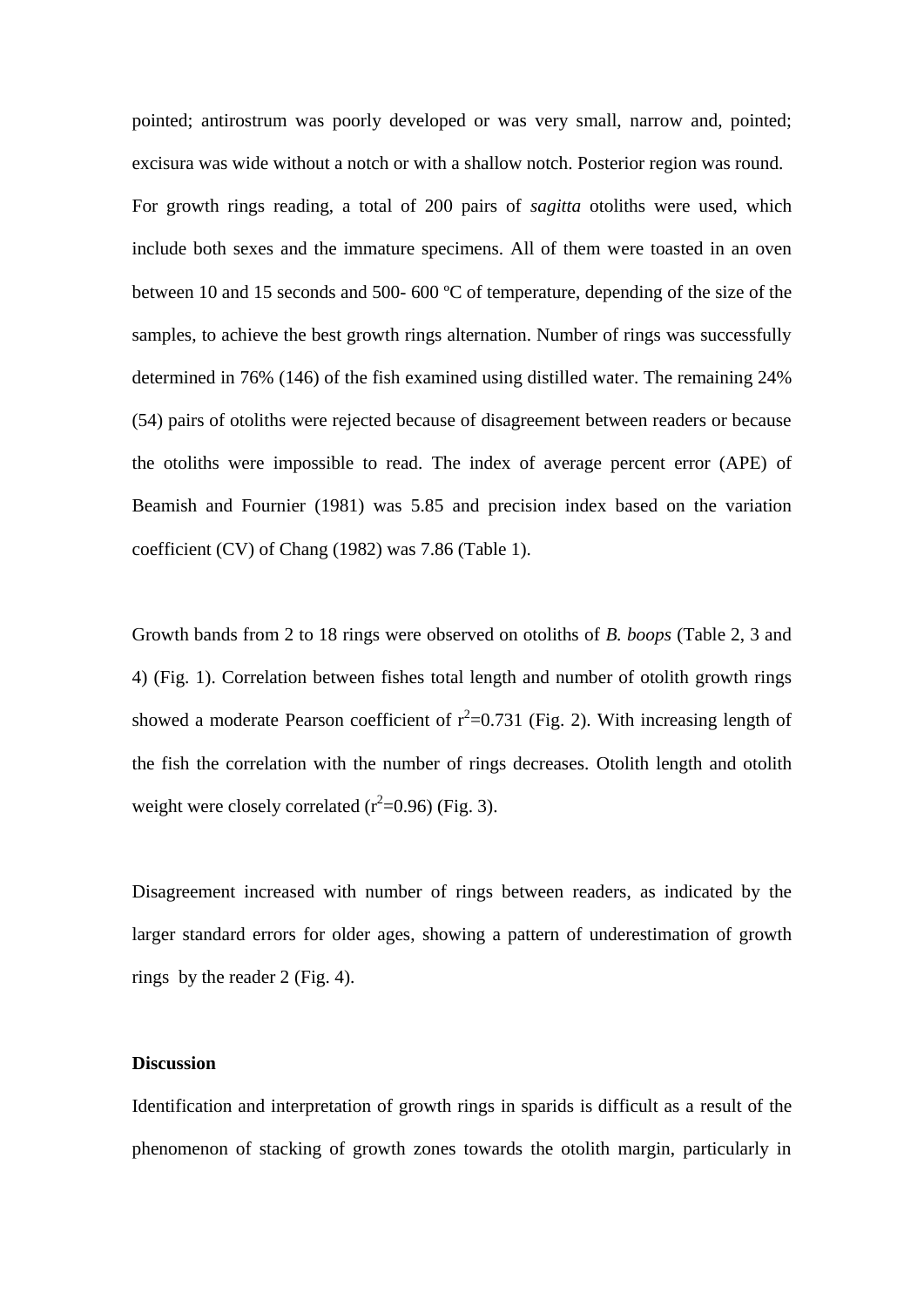older fish (Buxton and Clarke, 1991; van der Walt and Beckley, 1997; Panfili and Morales-Nin, 2002). The translucency of *B. boops* otoliths from the Canarian archipelago allows reading most of these structures without the need of sectioning. Nevertheless, most otoliths require a toasted to achieve the best growth rings alternation. Otoliths of this sparid of Canarian archipelago show the ring pattern common to teleost fishes. One opaque and one translucent ring are laid down on the otoliths, allowing growth ring identification with relative ease. We assume that these rings are deposited owing to alternative periods of rapid and slow growth as a result of seasonal growth cycles. Seasonal growth cycles might be related to physiological changes produced by the influence of temperature, feeding regime and reproductive cycle (Morales-Nin and Ralston, 1990). Therefore, in our study can't be considered a pair of opaque and translucent rings as a year, because specimens were collected only during three months of winter season and was not carried out an otolith growth ring validation.

Some difficulties were found in reading the bogue otoliths, with marks that were frequently unclear and diffuse, leading to considerable uncertainty for a correct reading identification. The nucleus and the rings of individuals  $\langle 20 \text{ cm}$  approximate were relatively clear, with generally compact opaque rings. However, difficulty in reading increased with age, with the first opaque rings tending to widen and to subdivide into a series of narrow growth rings. These contributed to the packing of growth rings, making the borders of the rings as well as the nucleus itself difficult to identify. On the other hand, the outer growth rings, although generally more compact, were also difficult to read in older fish due to the thickening of the otolith and to the narrowing of the deposition zone.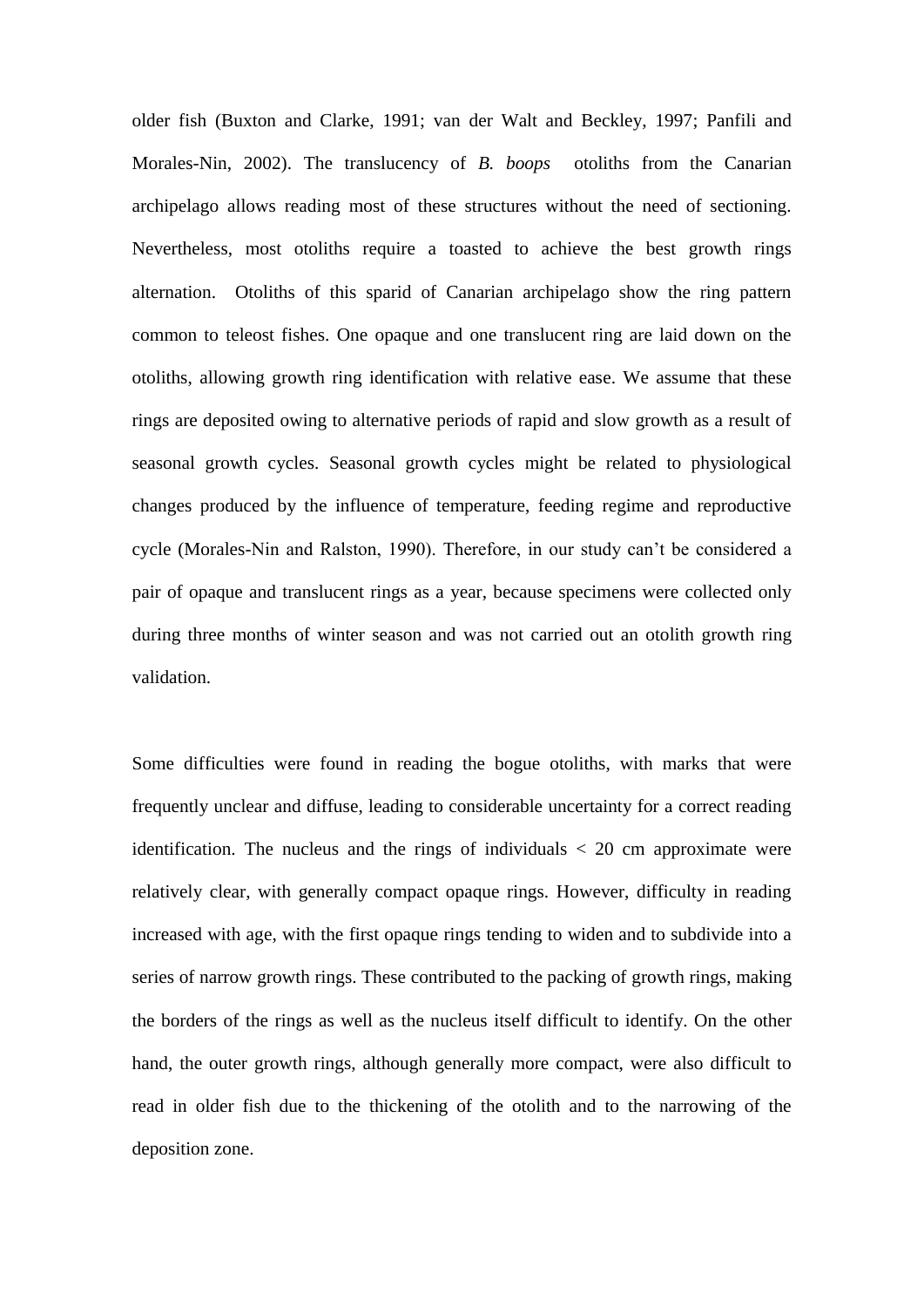Problems of determining age in this species were also reported by Girardin (1978, 1981) for the Gulf of Lyon, Alegria- Hernández (1989) for the Adriatic Sea, and Gordo (1992) for the Portuguese coast. The difficulty found in otolith reading in the present study was not reflected in the degree of success, and 76% of the otoliths were read successfully. A large number of techniques are available in age studies, and the use of the whole otoliths toasted immersed in distilled water using a compound microscope could give reasonable results for the Canary Islands bogue, especially when considering the required precision and time required for each otolith.

In this study we obtained a precision range from 4.98% to 7.33% (APE) between the monthly readings, when the mean for all specimens was 5.85%, which is considered acceptable in studies based on otoliths. Values of CV are slightly above 7.86 %, where the most of the related studies carried out with a CV less than 7.60% (Campana, 2001). Reading precision between months shows lower results in February because there are a high proportion of big fish and thus more difficult to estimate growth rings. Precision reflects the degree of agreement among readers, and is not to be confused with accuracy, which relates to agreement with the true age of the fish (Campana, 2001). In a comparison between otolith readers, if the monthly samples contain different proportions of small fish, there will be apparent reading differences for each month. This is because there is greater relative precision in reading young fish otoliths than older. Decreased precision between readers showed in age-biased plot (Fig. 4) from around 10 rings estimation may be the result of packing rings phenomenon. Thus, we suggest the application of techniques such as transversal dissection and polishing for old specimens to improve the precision of readings.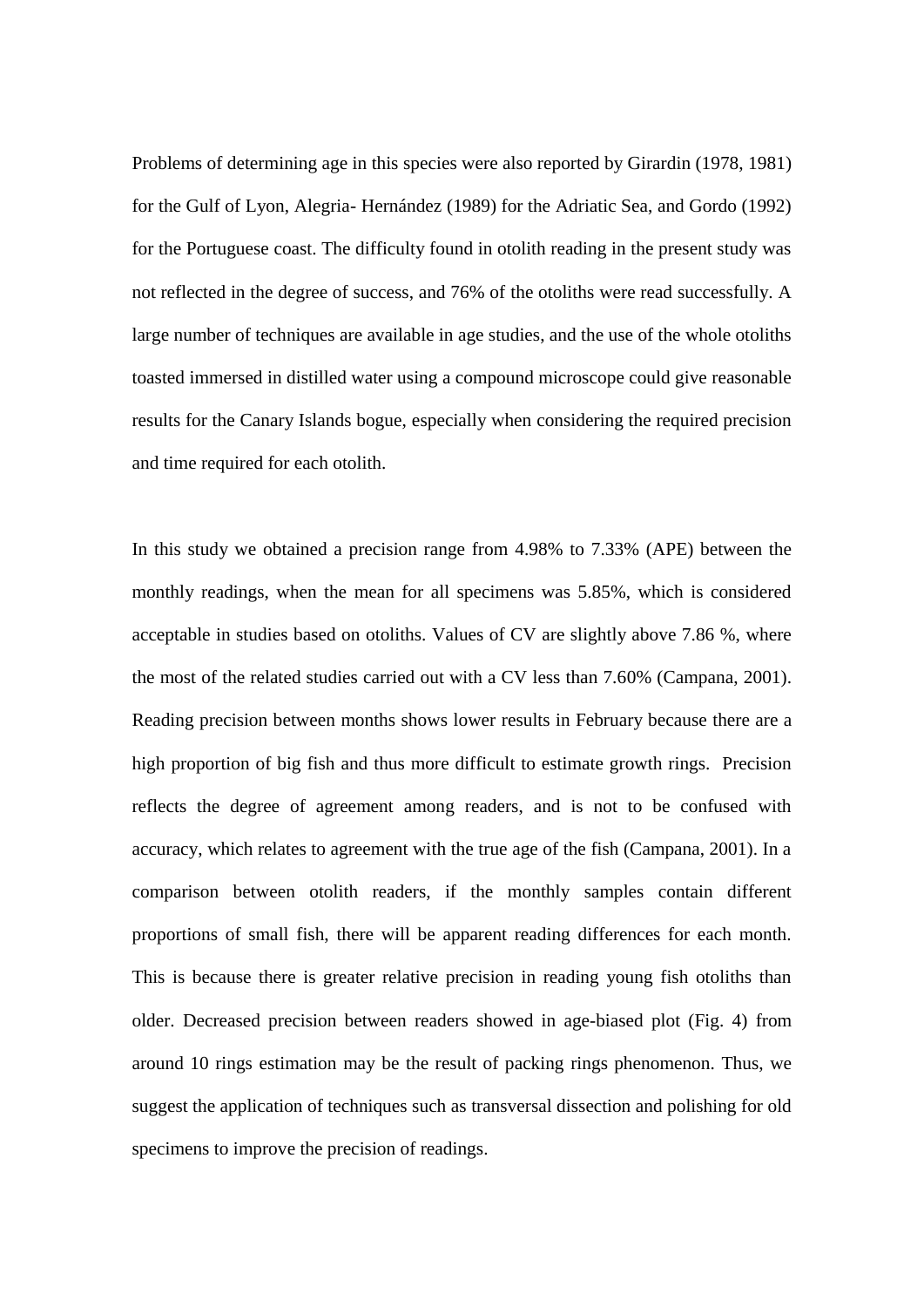Number of rings recorded aims to find relationships, as a preliminary study, with total length of the individuals. Since the ring formation is regular and, therefore, the otoliths can be used for age determination because fish length and number of growth rings are good correlated. The results obtained, taking into account the lack of annual variation in our sampling, cautiously suggest that otolith of bogue under the conditions analyzed can be used to validate and estimate the age and growth of *B. boops* off the Canary Islands.

#### **References**

- Alegria-Hernández, V., 1989: Study on the age and growth of Bogue (*Boops boops* (L.)) from Central Adriatic Sea. Cybium 13, 281– 288.
- Anato, C.B., Ktari, M.H., 1983: Reproduction de *Boops boops* (Linne, 1758) et de *Sarpa salpa* (Linné, 1758), Poissons, Téléostens, Sparidé s du Golfe de Tunis. Bull. Inst. Natn. Scient. Tech. Océanog. Peche Salammbo. 10, 49–53.Anato, C.B., Ktari, M.H., 1986: Age et croissance de *Boops boops* (Linné´ , 1758). Poisson téléosteen sparidae des cotes tunisiennes. Bull. Inst. Natn. Scient. Tech. Océanog. Peche Salammbo. 13, 33– 54.
- Bauchot, M.L., Hureau, J.C., 1986: Sparidae. In: Fishes of the Northeastern Atlantic and the Mediterranean, vol. II. P.J.P. Whitehead, M.L. Bauchot, J.C. Hureau, J. Nielsen and E. Tortonese (Eds). UNESCO, Paris, pp. 883–907.
- Beamish, R.J., Fournier, D.A.1981: A method for comparing the precision of a set of age determinations. Can. J. Fish Aquat. Sci., 38, 982–983.
- Beamish, R.J., McFarlane, G.A., 1983: The forgotten requirement of age validation in fisheries biology. Trans. Am. Fish. Soc. 112, 735–743.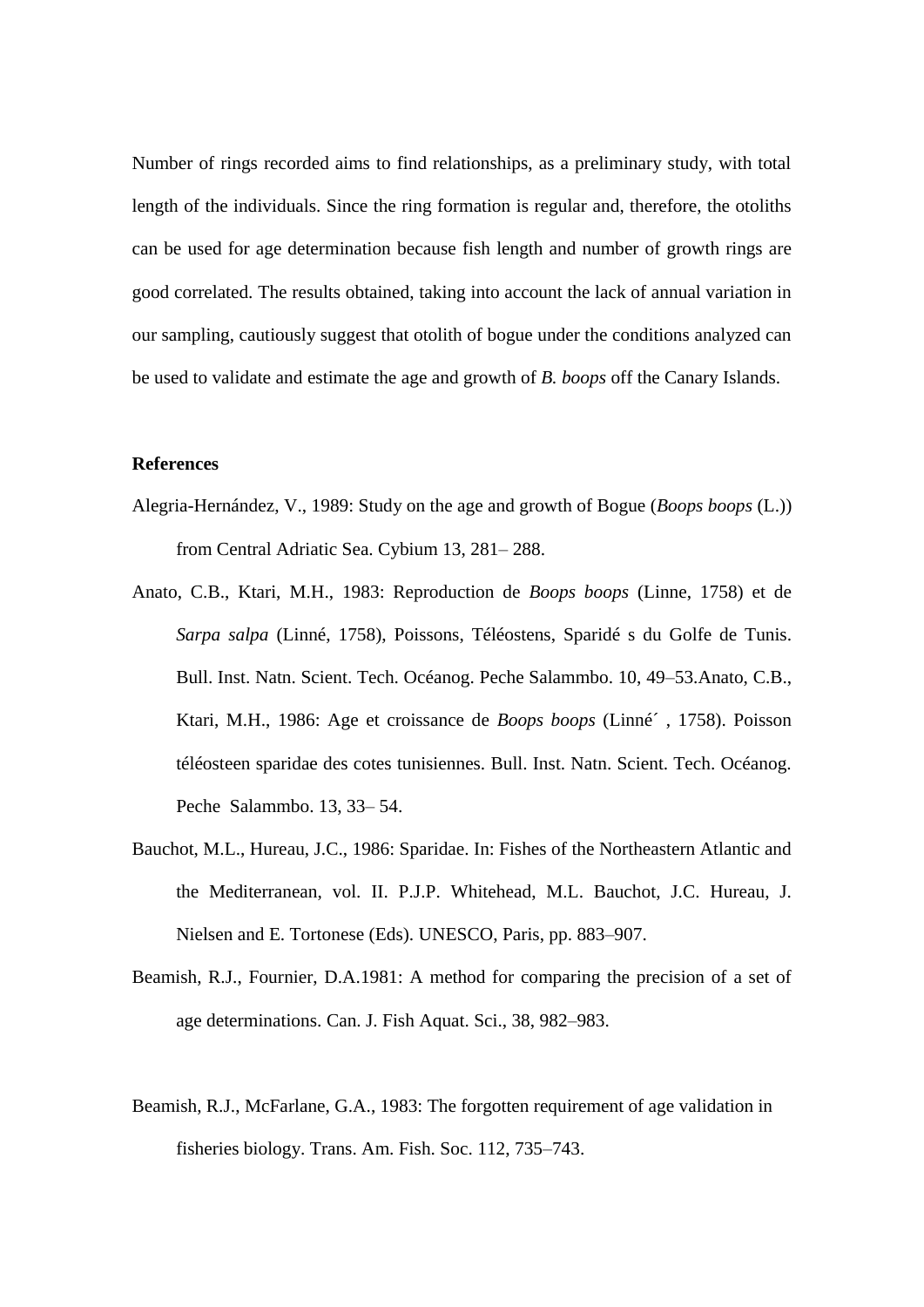- Borges, T.C., Erzini, K.; Bentes, L.; Costa, M.E.; Gonçalves, J.M.S.; Lino, P.G.; Pais, C.; Ribeiro, J., 2001: By-catch and discarding practices in five Algarve (southern Portugal) me tiers. J. Appl. Ichthyol. 17, 104–114.
- Buxton C.D., Clarke, J.R, 1991: The biology of the white musselcracker *Sparodon durbanensis* (Pisces: Sparidae) on the Eastern Cape coast, South Africa. S. Afr. J. Mar. Sci. 10, 285–296.
- Cailliet, G.M., Andrews, A.H., Burton, E.J., Watters, D.L., Kline, D.E., Ferry-Graham, L.F., 2001: Age determination and validation studies of marine fishes: do deepdwellers live longer? Exp. Ger. 36, 739–764.
- Campana, S.E.. 2001: Accuracy, precision and quality control in age determination, including a review of the use and abuse of age validation methods. J. Fish Biol. 59(2), 197–242.
- Campana S.E., Annand, M.C., McMillan, J.I., 1995: Graphical and statistical methods for determining the consistency of age determinations. Trans. Am. Fish. Soc. 124, 131–138.
- Carlander, K.D., 1987: A History of Scale Age and Growth Studies of North American Freshwater Fish. In: Age and Growth of Fish, R.C Summerfelt and G.E. Hall (Eds.). lowa State University Press. Ames, lowa, pp. 3-14.
- Casselman, J.M., 1987: Determination of Age and Growth. In: The Biology of Fish Growth, A.H. Weatherley and H. S. Gill (Eds.). Academic Press. London. pp. 209-242.
- Chang, W.B., 1982: A statistical method for evaluating the reproducibility of age determinations. Can. J. Fish Aquat. Sci. 39, 1208–1210.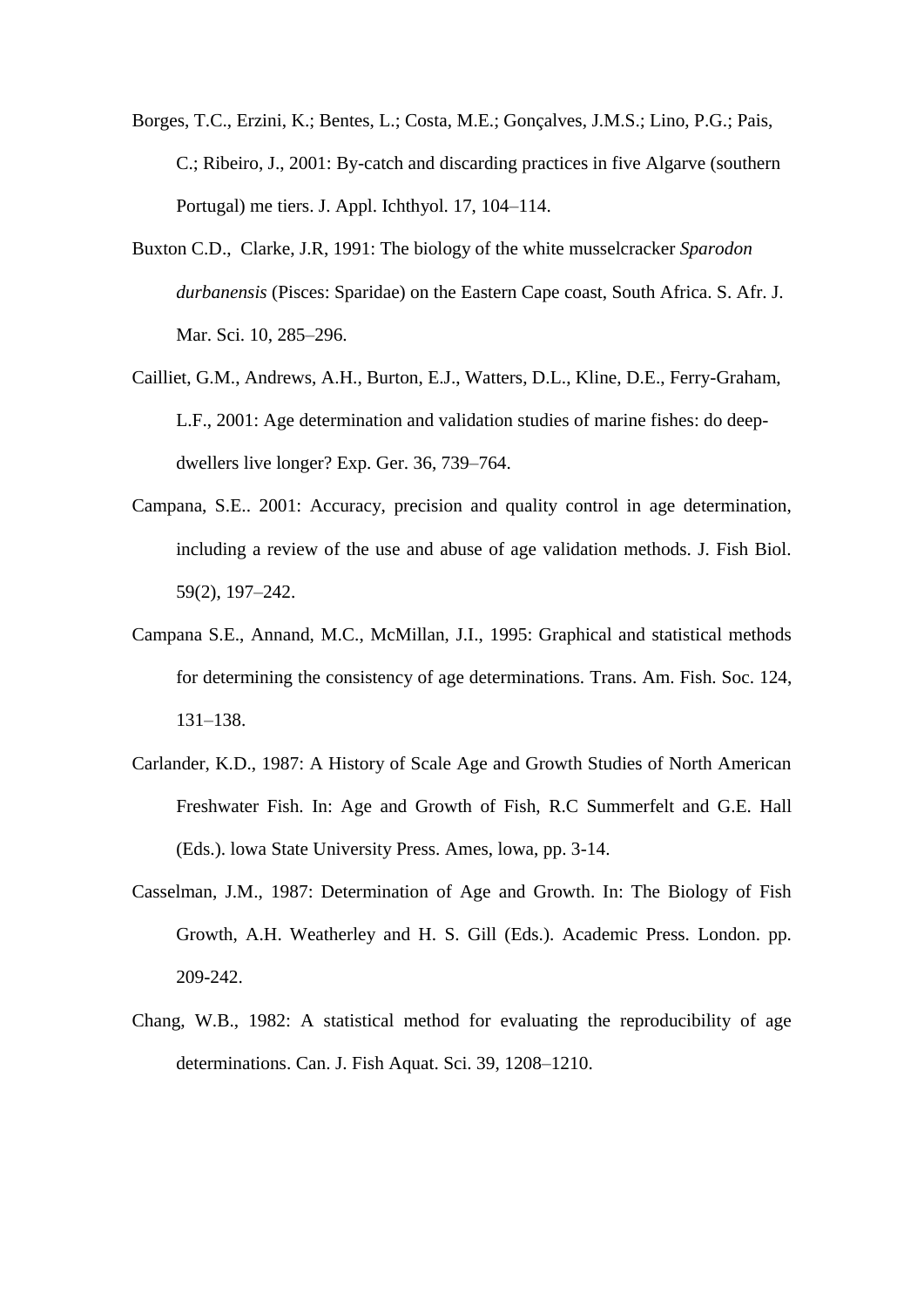- Girardin, M., 1978: Les Sparidae (Pisces, Teleostei) du Golfe du Lyon Ecologie et Biogeographie. Diplome d'estudes approfundies d'ecologie generale et apliquée. Universite´ des Sciences et Techniques du Languedoc 146 pp.
- Girardin, M., 1981: *Pagellus erythrinus* (Linnaeus, 1758) et *Boops boops* (Linnaeus, 1758) Sparidae (Pisces, Sparidae) du Golfe du Lyon. Ecobiologie. Prises commerciales et Mode` les de gestion. These de Docteur, Université´ des Sciences et Techniques du Languedoc, Montpellier, 295 pp.
- Girardin, M., Quignard, G.-P., 1986: Croissance de *Boops boops* Linne´ 1758 (poissons, Sparidés) dans le Golfe du Lyon. J. Appl. Ichthyol. 2, 22–32.
- Gordo, L.S., 1992: Contribuicao para o conhecimento da biologia e do estado de exploracao do stock de boga (*Boops boops* Linne´ . 1758) da costa portuguesa. Tese de Doutoramento, Lisboa, 361 pp.
- McCurdy, W.J., Panfili, J., Meunier, F.J., Geffen, A.J., de Pontual, H.. 2002: Preparation of calcified structures.In: Manual of sclerochonology, J. Panfili, H. de Pontual, H. Troadec and P.J. Wright (Eds.). Ifremer-IRD edition. Brest. pp. 331–357.
- Mills, K.H., Beamish, R.J., 1980: Comparison of flu-ray and scale age determinations for lake white fish (*Coregonus clupeaformis*) their implications for estimates of growth and annual survival. Can. J. Fish.Aquat. Sci.37,534–544.
- Morales-Nin, B., 1987: Métodos de determinación de la edad en los osteictios en base a estructuras de crecimiento. Inf. Téc. Inst. Inv. Pesq*.* 143, 1-30.
- Morales-Nin, B., Ralston, S., 1990: Age and growth determination of *Lutjanus kasmira* (Forskal) in Hawaiian waters. J. Fish Biol. 36, 191–203.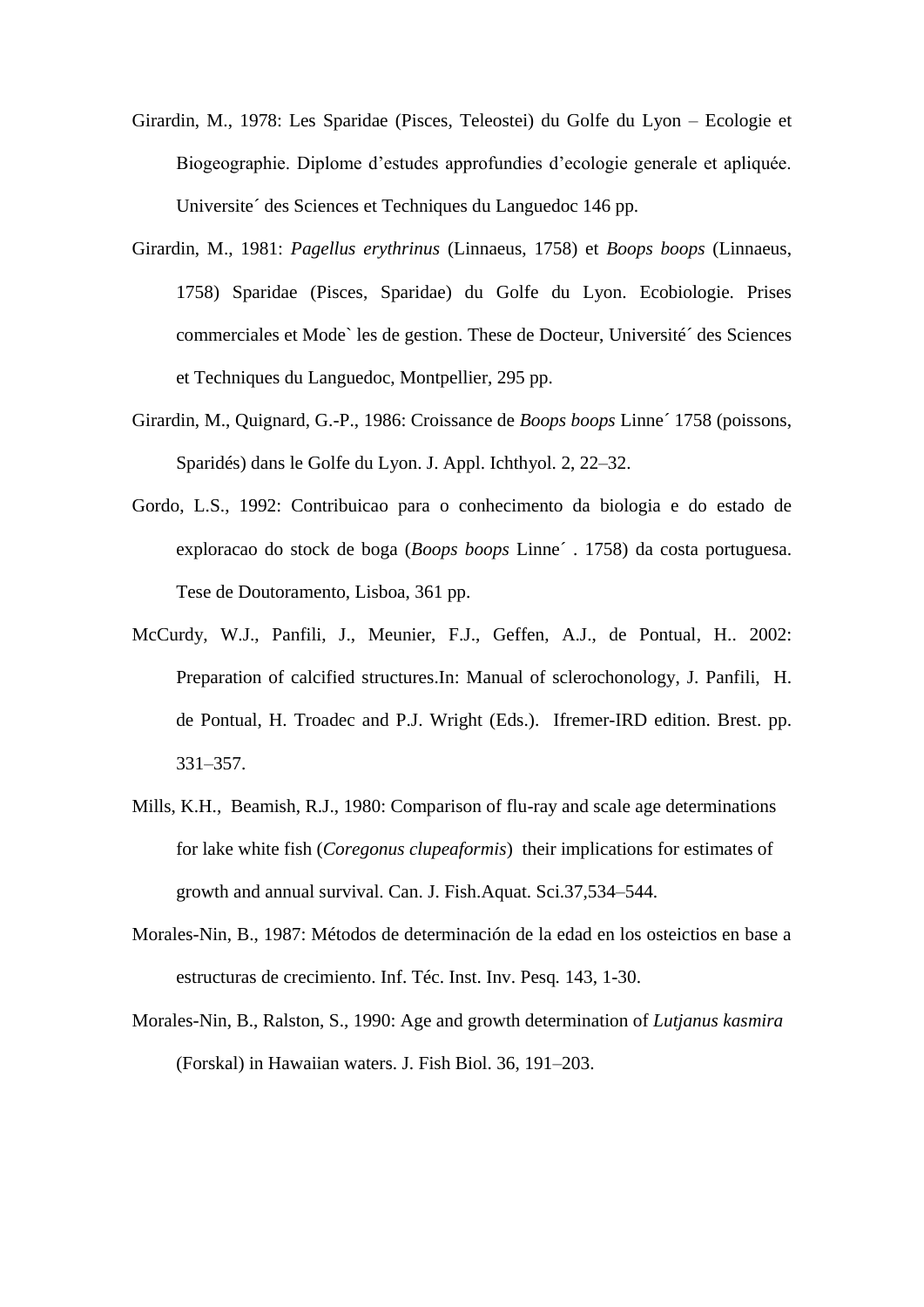- Morales-Nin, B., Panfili. J., 2002: Age estimation. In: Manual of sclerochonology, J. Panfili, H. de Pontual, H. Troadec and P.J. Wright (Eds.). Ifremer-IRD edition. Brest. pp. 91–98.
- Panfili, J., Morales-Nin, B., 2002: Influence of the shap and structure on the interpretation. In: Manual of sclerochonology, J. Panfili, H. de Pontual, H. Troadec and P.J. Wright (Eds.). Ifremer-IRD edition. Brest. pp. 105-113.
- Panfili J., de Pontual. H., Troadec. J.-P., Wright. P.J., 2002:. Manual of Fish Sclerochronology. IFREMER-IRD co-edition. Brest. France: 464 pp.
- Sanches, J.G., 1992: Guia para a Identificaçao do Pescado de Portugal, Submetido a Tamanho Mínimo de Captura. INIP, Publicaçao es Avulsa, Lisboa, 272 pp.
- van der Walt, B.A., Beckley, L.E., 1997:. Age and growth of *Sarpa salpa* (Pisces: Sparidae) off the east coast of south Africa. Fish. Res. 31, 241–248.
- Wright, P.J., Panfili, J., Morales-Nin, B., Geffen, A.J., 2002: Otoliths. In: Manual of sclerochonology, J. Panfili, H. de Pontual, H. Troadec and P.J. Wright (Eds.). Ifremer-IRD edition. Brest. pp. 31–57.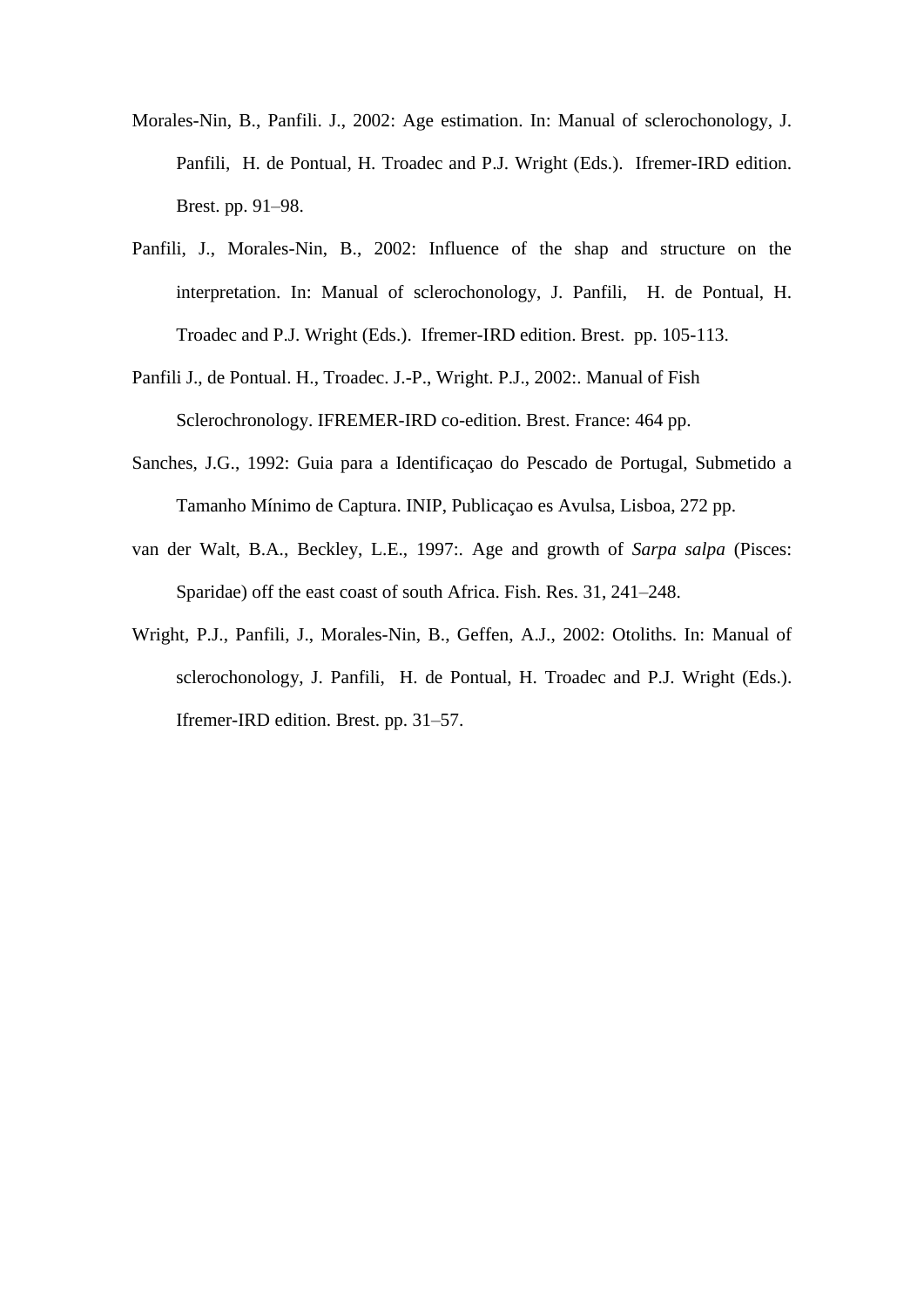## **Figures**



**Fig. 1.** View of *sagitta* otolith of *Boops boops* from a individual of 28 cm. Arrows shows growth rings in rostrum area.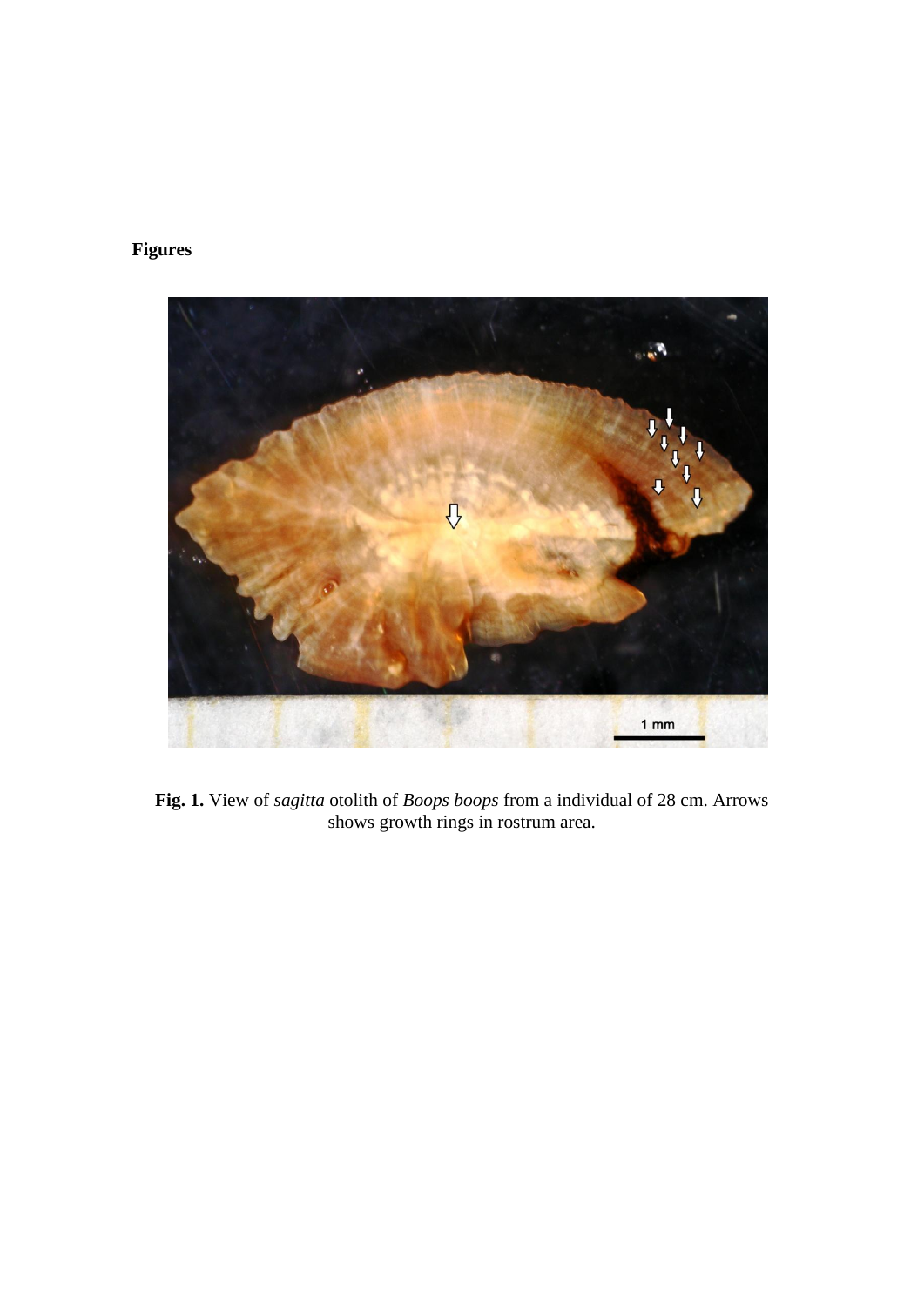

**Fig. 2.** Relationship between total length (cm) and number of growth rings for *Boops boops* off the Canary Islands.



**Fig. 3.** Relationship between otolith weight (g) and otolith length (mm) for *Boops boops* off the Canary Islands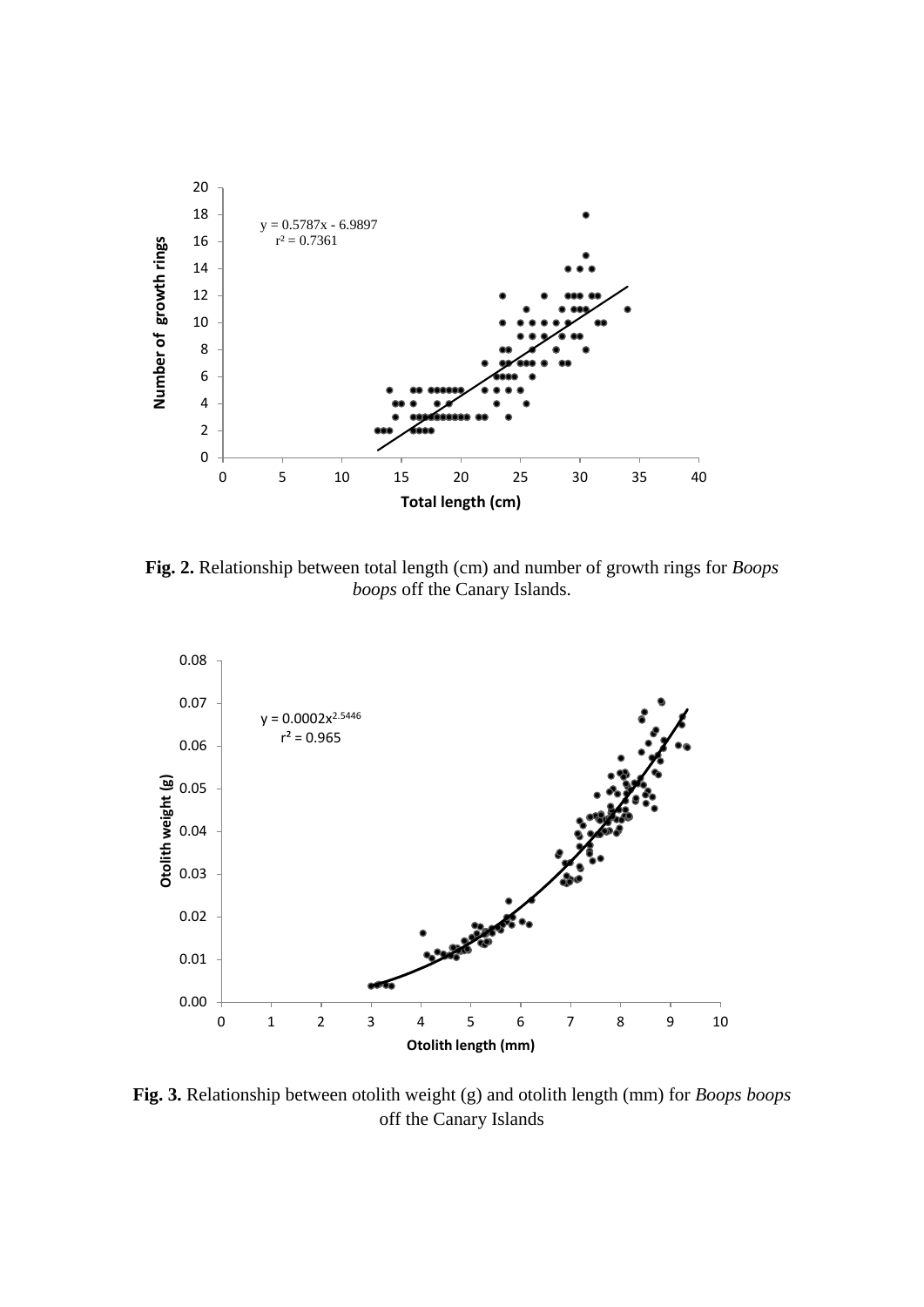

**Fig 4.** Age-biased plot between readers (mean number of growth rings and Sd) .

### **Tables**

**Table 1.** Measures of precision between readers for growth rings on otoliths of *B. boops* off Canary Islands.

| Reader 1 versus reader 2 (N=200)   |         |          |       |      |  |  |
|------------------------------------|---------|----------|-------|------|--|--|
| Index                              | January | February | March | Mean |  |  |
| Coefficient of variation $(\%)^a$  | 6.72    | 9.81     | 7.05  | 7.86 |  |  |
| Average percent error <sup>b</sup> | 4.98    | 7.33     | 5.25  | 5.85 |  |  |

<sup>a</sup> from Chang (1982)<br><sup>b</sup> from Beamish and Fournier (1981)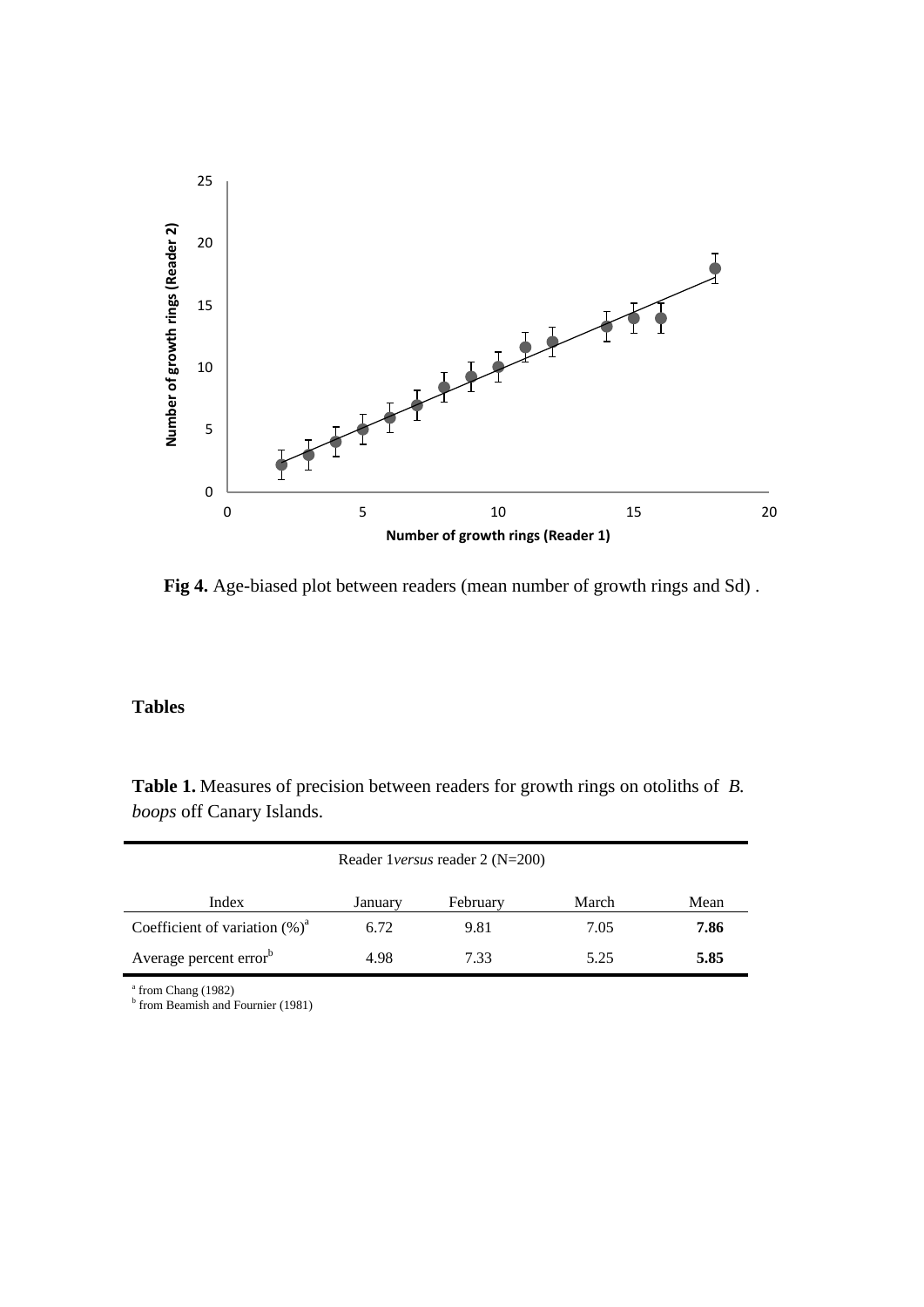| Specimen                | <b>Sex</b>      | <b>Total lenght</b> | <b>Number</b>             |
|-------------------------|-----------------|---------------------|---------------------------|
| ID                      | (Male - Female) | (cm)                | rings                     |
| $\overline{3}$          | M               | 23.0                | 6                         |
| $\overline{\mathbf{4}}$ | F               | 14.5                | $\ensuremath{\mathsf{3}}$ |
| 5                       | F               | 23.0                | $\overline{\mathbf{4}}$   |
| 6                       | M               | 14.5                | 4                         |
| $\overline{7}$          | F               | 16.5                | 5                         |
| 8                       | F               | 16.0                | $\overline{\mathbf{4}}$   |
| 9                       | F               | 24.0                | $\boldsymbol{7}$          |
| 10                      | F               | 18.5                | 3                         |
| 12                      | F               | 17.0                | $\overline{\mathbf{c}}$   |
| 13                      | M               | 15.0                | 4                         |
| 16                      | M               | 16.0                | $\boldsymbol{2}$          |
| 17                      | M               | 14.0                | 5                         |
| 18                      | M               | 14.0                | $\mathbf 2$               |
| 19                      | M               | 14.5                | 4                         |
| 24                      | F               | 22.0                | 5                         |
| 25                      | F               | 16.5                | 3                         |
| 26                      | M               | 16.0                | 5                         |
| 27                      | N               | 18.0                | 3                         |
| 28                      | F               | 16.5                | $\overline{c}$            |
| 29                      | M               | 17.0                | 3                         |
| 30                      | M               | 17.5                | $\overline{c}$            |
| 31                      | M               | 23.0                | 5                         |
| 32                      | M               | 17.0                | 3                         |
| 33                      | F               | 16.0                | 3                         |
| 34                      | F               | 24.0                | 5                         |
| 36                      | F               | 13.5                | $\overline{c}$            |
| 37                      | F               | 17.5                | 5                         |
| 38                      | F               | 13.0                | $\overline{c}$            |
| 41                      | F               | 16.0                | $\overline{c}$            |
| 42                      | F               | 20.0                | 3                         |
| 43                      | F               | 24.0                | 6                         |
| 44                      | F               | 25.0                | 5                         |
| 45                      | F               | 25.0                | $\overline{\mathcal{I}}$  |
| 46                      | F               | 23.5                | $\overline{7}$            |
| 48                      | M               | 18.0                | 5                         |

**Table 2.** Total length, sex and number of growth ring recorded in January for *Boops boops* off the Canary Islands.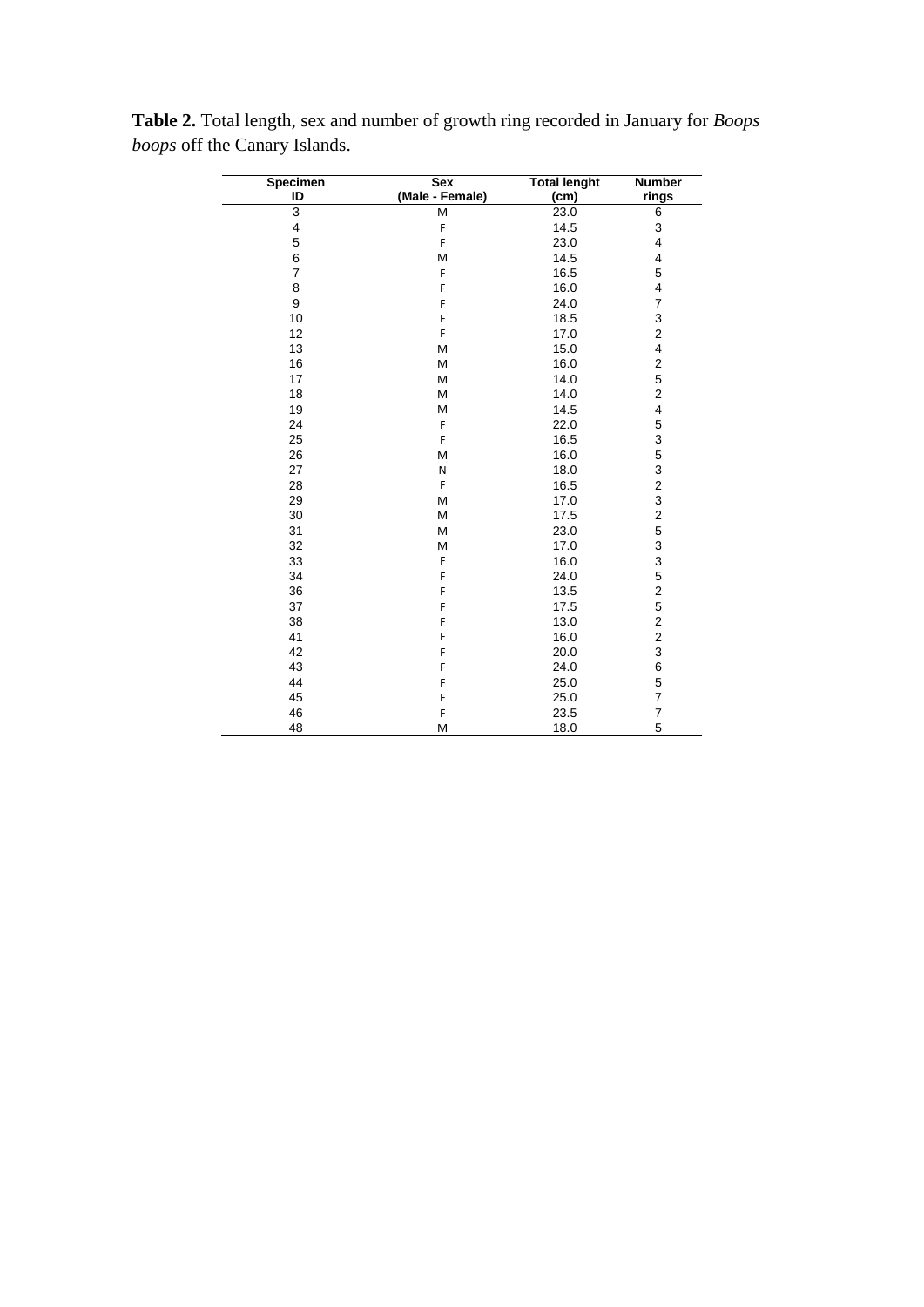| Specimen       | <b>Sex</b>      | <b>Total</b> | Number         |
|----------------|-----------------|--------------|----------------|
| ID             | (Male - Female) | lenght (cm)  | rings          |
| $\overline{2}$ | F               | 30.5         | 8              |
| 3              | М               | 29.5         | 11             |
| 4              | F               | 30.0         | 14             |
| 8              | F               | 28.0         | 10             |
| 9              | F               | 32.0         | 10             |
| 11             | M               | 30.5         | 11             |
| 12             | F               | 31.0         | 14             |
| 14             | F               | 31.5         | 12             |
| 15             | M               | 29.0         | 10             |
| 16             | M               | 28.0         | 8              |
| 17             | M               | 24.0         | 8              |
| 19             | M               | 29.0         | $\overline{7}$ |
| 20             | F               | 28.5         | 11             |
| 21             | F               | 28.0         | 8              |
| 24             | F               | 29.5         | 12             |
| 25             | F               | 29.0         | 12             |
| 27             | N               | 27.0         | 7              |
| 28             | F               | 28.5         | 9              |
| 30             | M               | 25.0         | 9              |
| 31             | M               | 26.0         | 9              |
| 33             | F               | 25.5         | $\overline{7}$ |
| 36             | F               | 30.5         | 18             |
| 37             | F               | 34.0         | 11             |
| 38             | F               | 30.5         | 15             |
| 39             | N               | 27.0         | 9              |
| 40             | F               | 28.5         | 9              |
| 41             | F               | 31.0         | 12             |
| 43             | F               | 31.0         | 12             |
| 44             | F               | 29.5         | 9              |
| 45             | F               | 27.0         | 12             |
| 46             | F               | 28.0         | 8              |
| 47             | М               | 30.0         | 9              |
| 48             | M               | 31.5         | 10             |
| 49             | F               | 29.0         | 14             |
| 50             | M               | 28.5         | 7              |
| 76             | F               | 26.0         | $\overline{7}$ |
| 77             | N               | 25.0         | 10             |
| 78             | F               | 26.0         | 9              |
| 79             | N               | 23.5         | 10             |
| 83             | F               | 26.0         | 10             |
| 84             | N               | 23.5         | 12             |
| 85             | F               | 23.5         | 8              |
| 86             | M               | 25.0         | 7              |
| 87             | F               | 22.0         | 3              |
| 88             | F               | 30.0         | 12             |
| 90             | N               | 25.5         | 11             |
| 91             | F               | 27.0         | 10             |
| 92             | N               | 30.0         | 11             |
| 96             | F               | 27.0         | 7              |
| 99             | F               | 30.5         | 8              |

**Table 3.** Total length, sex and number of growth ring recorded in February for *Boops boops* off the Canary Islands